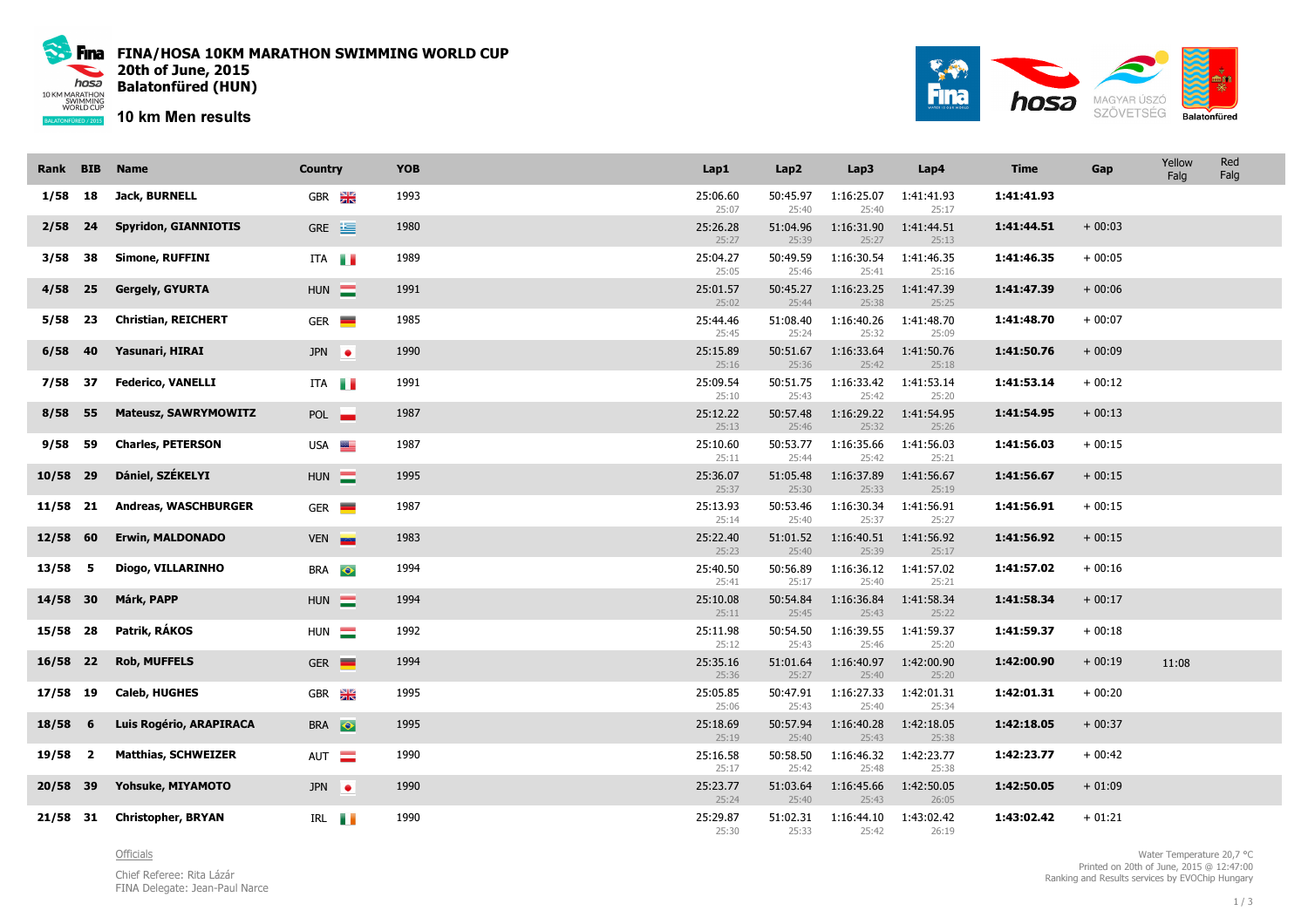

Fina FINA/HOSA 10KM MARATHON SWIMMING WORLD CUP 20th of June, 2015 Balatonfüred (HUN)

10 km Men results



| Rank BIB  | <b>Name</b>                  | <b>Country</b>           | <b>YOB</b> | Lap1              | Lap2              | Lap3                | Lap4                | <b>Time</b> | Gap      | Yellow<br>Falg | Red<br>Falg |
|-----------|------------------------------|--------------------------|------------|-------------------|-------------------|---------------------|---------------------|-------------|----------|----------------|-------------|
| 22/58 17  | <b>Tom, ALLEN</b>            | GBR <b>XX</b>            | 1992       | 25:16.72<br>25:17 | 51:12.15<br>25:56 | 1:16:44.49<br>25:33 | 1:43:03.36<br>26:19 | 1:43:03.36  | $+01:22$ |                |             |
| 23/58 45  | <b>Vitaly, KHUDYAKOV</b>     | <b>KAZ</b>               | 1994       | 25:32.15<br>25:33 | 51:08.85<br>25:37 | 1:16:43.08<br>25:35 | 1:43:05.87<br>26:23 | 1:43:05.87  | $+01:24$ |                |             |
| 24/58 33  | <b>Yuval, SAFRA</b>          | ISR $\overline{\bullet}$ | 1993       | 25:35.90<br>25:36 | 51:07.52<br>25:32 | 1:16:49.45<br>25:42 | 1:43:17.86<br>26:29 | 1:43:17.86  | $+01:36$ |                |             |
| $25/58$ 1 | <b>Rhys, MAINSTONE</b>       | AUS 茶                    | 1990       | 25:33.52<br>25:34 | 51:12.69<br>25:40 | 1:16:37.98<br>25:26 | 1:43:21.17<br>26:44 | 1:43:21.17  | $+01:40$ |                |             |
| $26/58$ 4 | <b>Mathieu, MATTELEAR</b>    | BEL <b>II</b>            | 1991       | 25:27.95<br>25:28 | 51:09.80<br>25:42 | 1:16:50.29<br>25:41 | 1:43:43.93<br>26:54 | 1:43:43.93  | $+02:02$ |                |             |
| 27/58 49  | Kane, RADFORD                | NZL <b>ik</b>            | 1990       | 25:30.01<br>25:31 | 51:04.38<br>25:35 | 1:16:47.74<br>25:44 | 1:44:15.91<br>27:29 | 1:44:15.91  | $+02:34$ |                |             |
| 28/58 14  | Adel, EL BEHIRY              | EGY <b>E</b>             | 1991       | 25:39.01<br>25:40 | 51:09.95<br>25:31 | 1:17:04.09<br>25:55 | 1:44:21.55<br>27:18 | 1:44:21.55  | $+02:40$ |                |             |
| 29/58 20  | Daniel, FOGG                 | GBR <b>X</b>             | 1987       | 25:11.68<br>25:12 | 51:07.39<br>25:56 | 1:17:08.44<br>26:02 | 1:44:56.96<br>27:49 | 1:44:56.96  | $+03:15$ |                |             |
| 30/58 52  | Jan, URBANIAK                | POL <b>I</b>             | 1995       | 25:39.06<br>25:40 | 51:35.49<br>25:57 | 1:19:23.81<br>27:49 | 1:46:38.25<br>27:15 | 1:46:38.25  | $+04:57$ |                |             |
| $31/58$ 8 | Ivan, SITIC                  | CRO                      | 1998       | 26:01.29<br>26:02 | 52:38.94<br>26:38 | 1:19:38.98<br>27:01 | 1:46:44.81<br>27:06 | 1:46:44.81  | $+05:03$ |                |             |
| 32/58 7   | Samuel, DEBODA               | BRA <sup>O</sup>         | 1990       | 25:41.34<br>25:42 | 51:51.96<br>26:11 | 1:19:28.14<br>27:37 | 1:46:45.97<br>27:18 | 1:46:45.97  | $+05:04$ |                |             |
| 33/58 13  | Karel, BALOUN                | CZE                      | 1990       | 26:01.89<br>26:02 | 52:37.62<br>26:36 | 1:19:36.73<br>27:00 | 1:46:46.47<br>27:10 | 1:46:46.47  | $+05:05$ |                |             |
| 34/58 12  | <b>Vit, INGEDULD</b>         | CZE                      | 1994       | 25:49.48<br>25:50 | 52:06.06<br>26:17 | 1:19:30.94<br>27:25 | 1:46:47.47<br>27:17 | 1:46:47.47  | $+05:06$ |                |             |
| 35/58 46  | Eugenij, POP ACEV            | $MKD \geq $              | 1988       | 25:57.70<br>25:58 | 52:29.58<br>26:32 | 1:19:35.53<br>27:06 | 1:46:47.89<br>27:13 | 1:46:47.89  | $+05:06$ |                |             |
| 36/58 11  | Matej, KOZUBEK               | CZE                      | 1996       | 25:43.29<br>25:44 | 52:02.58<br>26:20 | 1:19:25.49<br>27:23 | 1:46:48.26<br>27:23 | 1:46:48.26  | $+05:07$ |                |             |
| 37/58 42  | <b>Shuhei, MATSUMURA</b>     | $JPN$ $\bullet$          | 1995       | 25:41.08<br>25:42 | 52:08.03<br>26:27 | 1:19:39.07<br>27:32 | 1:46:48.99<br>27:10 | 1:46:48.99  | $+05:07$ |                |             |
| 38/58 41  | <b>Kosuke, MIMURA</b>        | $JPN$ $\bullet$          | 1993       | 25:50.86<br>25:51 | 52:05.62<br>26:15 | 1:19:34.28<br>27:29 | 1:46:49.07<br>27:15 | 1:46:49.07  | $+05:08$ |                |             |
| 39/58 32  | <b>Shai, TOLEDANO</b>        | ISR $\sqrt{2}$           | 1995       | 25:59.67<br>26:00 | 52:34.00<br>26:35 | 1:19:30.84<br>26:57 | 1:46:50.21<br>27:20 | 1:46:50.21  | $+05:09$ |                |             |
| 40/58 47  | <b>Phillip, RYAN</b>         | NZL <b>X</b>             | 1990       | 25:48.81<br>25:49 | 52:31.99<br>26:44 | 1:19:32.57<br>27:01 | 1:46:50.50<br>27:18 | 1:46:50.50  | $+05:09$ |                |             |
| 41/58 58  | <b>Hailhem, ABDEL KHALEK</b> | TUN <b>O</b>             | 1994       | 25:41.78<br>25:42 | 52:13.76<br>26:32 | 1:19:35.37<br>27:22 | 1:47:04.02<br>27:29 | 1:47:04.02  | $+05:23$ |                |             |
| 42/58 27  | Ádám, OROSZ                  | $HUN =$                  | 1996       | 25:46.09<br>25:47 | 52:13.17<br>26:28 | 1:19:41.35<br>27:29 | 1:48:07.94<br>28:27 | 1:48:07.94  | $+06:26$ |                |             |

## **Officials**

Chief Referee: Rita LázárFINA Delegate: Jean-Paul Narce

Water Temperature 20,7 °C Printed on 20th of June, 2015 @ 12:47:00Ranking and Results services by EVOChip Hungary